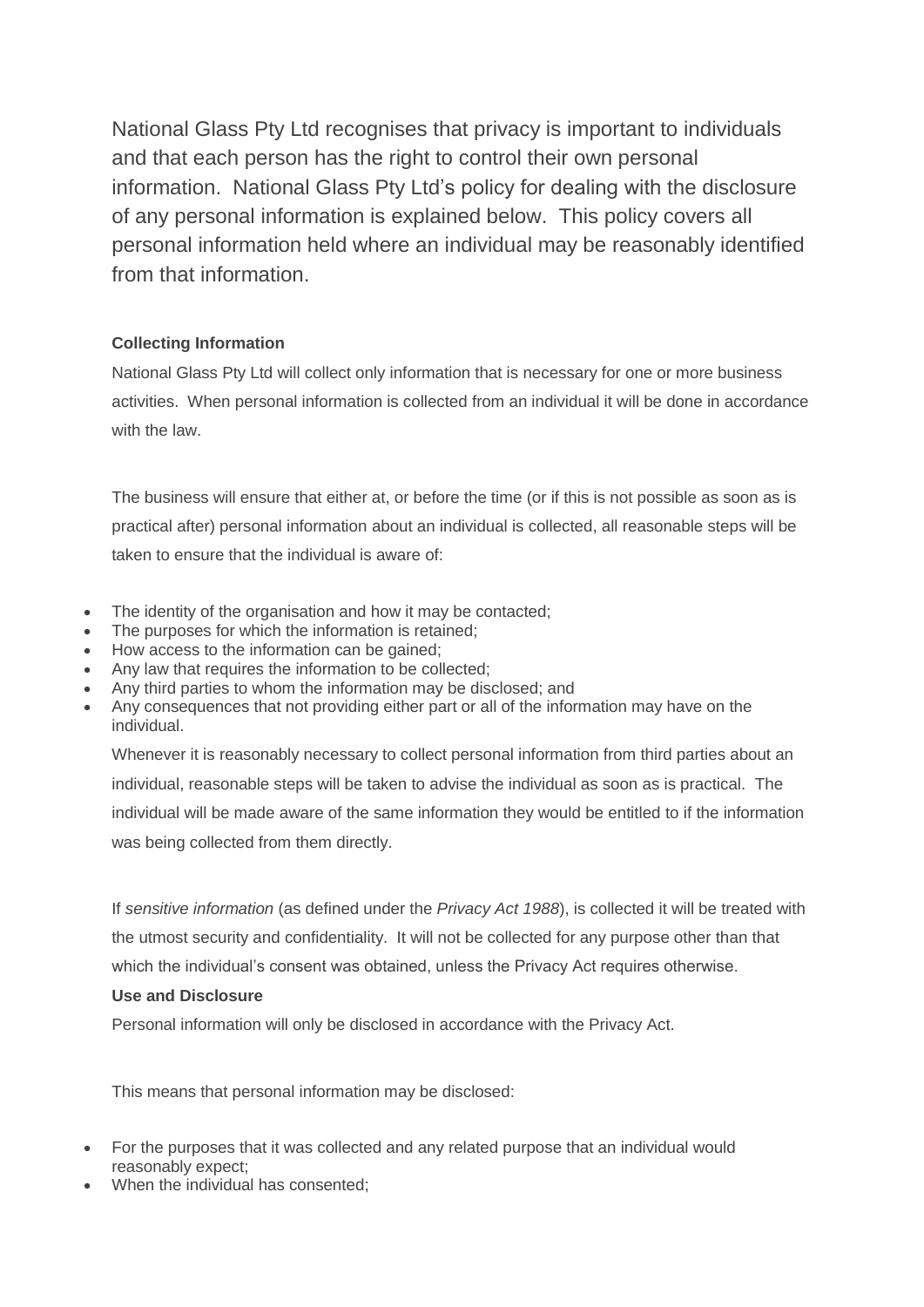- If the disclosure is necessary or believed in good faith to be necessary to comply with the law or legal processes served upon the business (in which case a note will be made on the individual's file),
- To protect the personal safety of any person in an emergency; and
- Under other circumstances where permitted under the Act.

#### **Unauthorised Disclosure or Access**

National Glass Pty Ltd is committed to protecting the privacy of individuals. Unauthorised disclosure of, or access to, personal information by employees, contractors or agents is a serious breach of this policy. Appropriate action (which may include disciplinary or legal action) will be taken in such cases.

#### **Access to Personal Information**

Individuals have a right to ask for information about the type of personal information retained about them, why it is retained, how it is collected, stored, used and to whom it may be disclosed. Requests should be submitted in writing to the Payroll Manager.

A written response will be provided to the individual granting them access to their own personal information except in any case where providing such access:

- Could cause a serious and imminent risk to any person's health or safety;
- Could have an unreasonable impact on another individual's privacy;
- Is frivolous or vexatious; or
- Under any other circumstances as set out in the Act.

In all cases where access is denied, a written response will be provided outlining the reasons behind the denial.

## **Employee Records**

Employees consent to the collection of information including health information but only to the extent that it is required to manage:

- The workplace generally:
- The health and safety of an individual, particularly in the case of injury; and
- The responsibilities (including legal responsibilities) of the business.

All health information will be kept securely and steps taken to ensure it is accurate, complete, up to date and relevant to business functions. Health information will only be made available to other staff on a need to know or need to disclose basis with a note made on the individual's file of any such disclosure.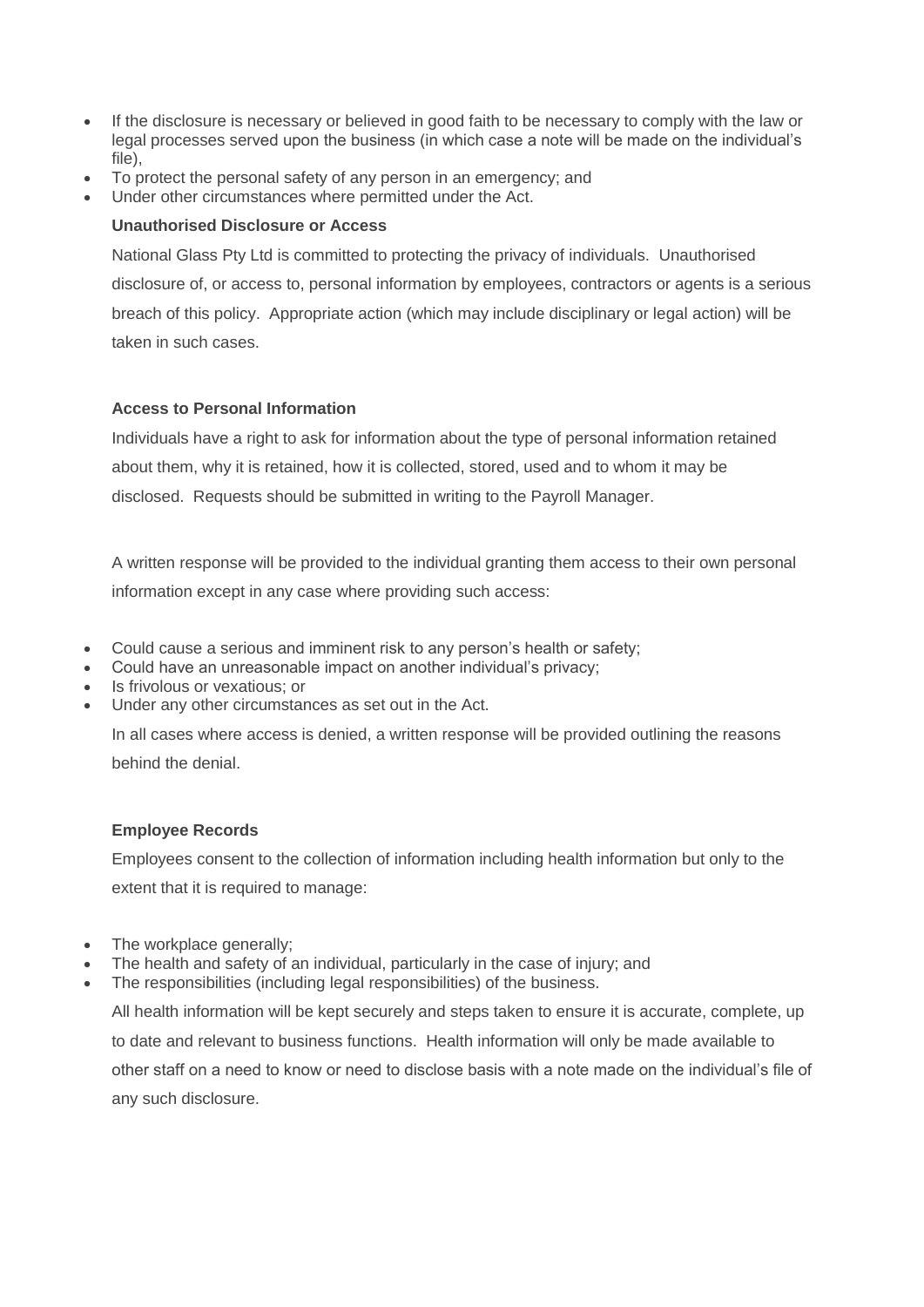Employees consent to the disclosure of information to third parties but only to the extent that it is required to manage:

- The workplace generally:
- The health and safety of an individual, particularly in the case of injury; and
- The responsibilities (including legal responsibilities) of the business.

#### **Security**

All personal information collected will be managed confidentially and securely and destroyed appropriately when no longer required.

Technical advances in the management and safeguarding of information will be reviewed and monitored. Any improvements will be implemented on an as necessary and commercially viable basis.

## **Data Quality**

Reasonable steps will be taken to ensure that all personal information that is collected, used and disclosed is accurate, complete and up to date. It is important that any changes to personal information are reported. Requests to change personal information must be submitted in writing to the Payroll Manager.

#### **State Legislation**

In addition to this policy, the company will act in line with all relevant state legislation.

## **Policy Availability**

This policy will be made available on the company intranet as well as upon request.

#### **Policy Review**

This policy will be reviewed on a three yearly basis.

## **Policy Breaches**

Breaches of this policy may subject the company to significant financial penalties and liabilities. Any breach of this policy by an employee will be deemed serious misconduct and in some instances could lead them to be held personally liable for breaching the Privacy Act. The company will take appropriate disciplinary action (which may include termination) against any person found to have breached this policy.